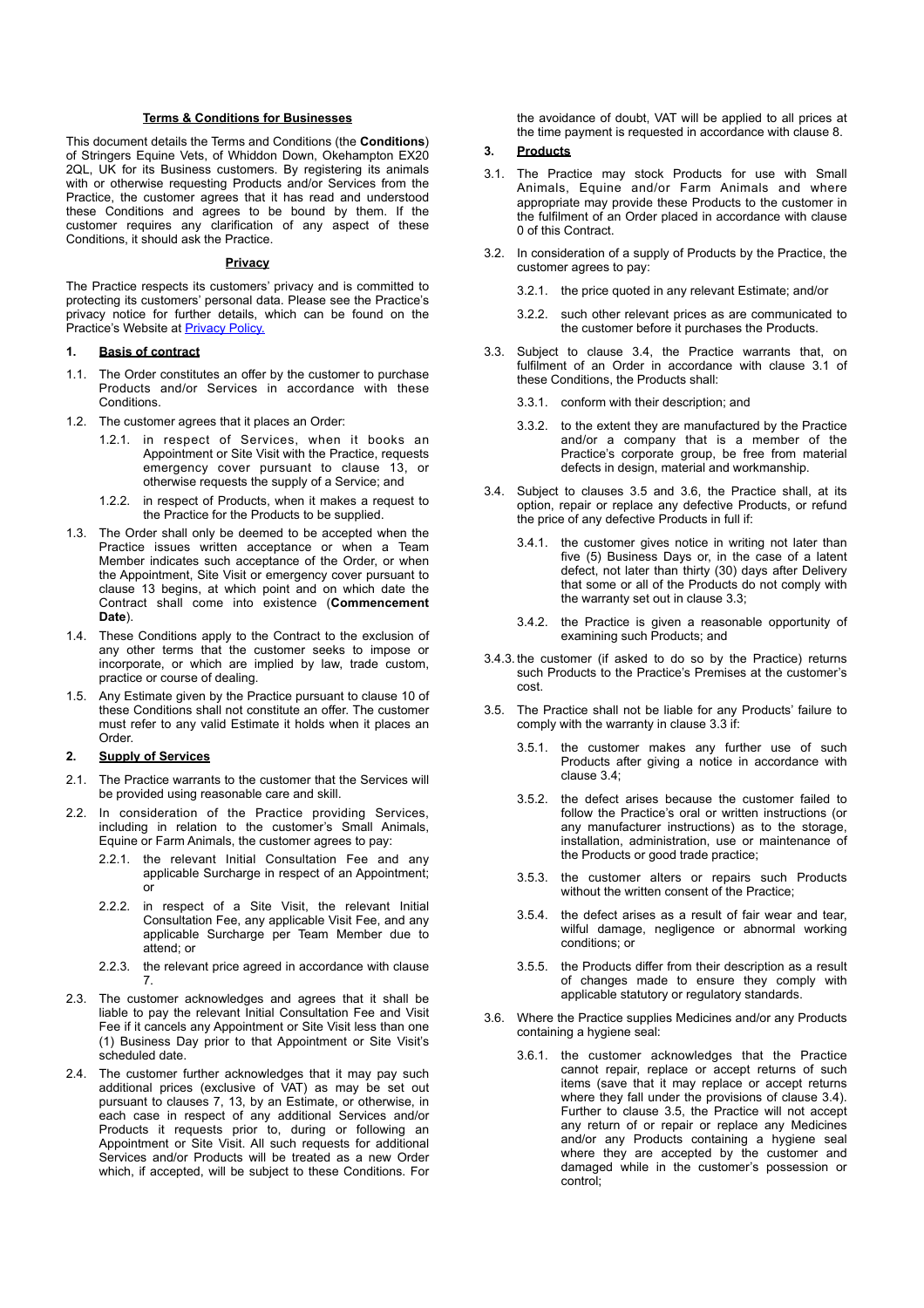- 3.6.2. the customer may have additional manufacturer's warranties in respect of some Products and is encouraged to consider those terms carefully; and
- 3.6.3. the Practice may assist the customer in any reasonable arrangements to provide the customer with the benefit of any warranties made by a manufacturer of the Products to the Practices.
- 3.7. These Conditions shall apply to any repaired or replacement Products supplied by the Practice.
- 3.8. Except as provided in this clause [3,](#page-0-7) the Practice provides no warranty as to the quality of the Products or their suitability for a particular purpose, and shall have no liability to the customer in respect of the Products' failure to comply with the warranty set out in clause [3.1.](#page-0-2)
- **4. Delivery**
- <span id="page-1-3"></span><span id="page-1-0"></span>4.1. Either:
	- 4.1.1. the customer shall collect the Products from the Practice's Premises or such other location as may be communicated to the customer before Delivery within three (3) Business Days of the Practice notifying the customer that the Products are ready; or
	- 4.1.2. where the Practice agrees to such an arrangement, it shall Deliver (or engage a carrier to Deliver) the Products specified in the Order to such location as the parties may agree (**Delivery Location**), at any time after the Practice notifies the customer the Products are ready. Delivery is completed on the completion of unloading of the Products at the Delivery Location, or (where the Practice engages a carrier) on the completion of loading of the Products at the Practice's Premises.
- <span id="page-1-6"></span><span id="page-1-2"></span>4.2. In respect of Delivery in accordance with clause [4.1.2:](#page-1-0)
	- 4.2.1. where the Practice agrees to Deliver the Products by a particular date (**Due Date**), and fails to Deliver those Products by that Due Date in circumstances which do not fall under clause [4.3,](#page-1-1) the customer may terminate the relevant Order and obtain a refund of any sums paid in relation to that Order from the Practice; and
	- 4.2.2. where the Practice does not agree to Deliver the Products on a specific date, the standard Delivery date will be [twenty-eight] ([28]) days from the date on which the Order is accepted (**Standard Delivery Date**),

<span id="page-1-7"></span>and, for the avoidance of doubt:

- 4.2.3. where the customer accepts a Delivery of Products after the Due Date or the Standard Delivery Date, as applicable, it will not be entitled to terminate its Order in accordance with this clause [4.2](#page-1-2); and
- 4.2.4. the Practice shall not be liable for any delay in Delivery of the Products that is caused by a Force Majeure Event or by a regulatory or legal requirement on the Practice.
- <span id="page-1-1"></span>4.3. If (pursuant to clause [4.1.1](#page-1-3)) the customer fails to accept Delivery of the Products within three (3) Business Days of the Practice notifying it that the Products are ready; or (pursuant to clause [4.1.2](#page-1-0)) the customer fails to accept Delivery of the Products when the Practice (or its carrier) attempts to deliver the Products to the Delivery Location, then except where such failure or delay is caused by a Force Majeure Event or by the Practice's failure to comply with its obligations under this Contract in respect of the Products:
	- 4.3.1. Delivery of the Products pursuant to clause [4.1.1](#page-1-3) shall be deemed to have been completed at 9.00am on the third Business Day following the day on which the Practice notified the customer that the Products were ready;
- 4.3.2. Delivery of the Products pursuant to clause [4.1.2](#page-1-0) shall be deemed to have been completed at the date on which Delivery of the Products to the Delivery Location was attempted;
- 4.3.3. the Practice (or its carrier) shall store the Products until delivery takes place, and the customer shall be liable to pay for all related costs and expenses (including insurance) directly or indirectly incurred by the Practice as a result; and
- 4.3.4. if, as a result of any delay pursuant to this clause [4.3](#page-1-1), any Products due to be delivered pass their expiry date, the Practice will not be obliged to source and provide replacement Products (though it may, at its discretion, agree to do so). The Practice will not in any circumstances be liable where such replacement Products cannot be sourced.
- 4.4. If, ten (10) Business Days after the deemed date of delivery pursuant to clauses [4.1.1](#page-1-3) or [4.1.2,](#page-1-0) the customer has not accepted Delivery of them, the Practice may resell or otherwise dispose of part or all of the Products and, after deducting reasonable storage and selling costs, charge the customer for any shortfall below the price of the Products.
- 4.5. The Practice may deliver the Products by instalments, which may be invoiced and paid for separately. Each instalment shall constitute a separate Contract subject to these Conditions. Any delay in delivery or defect in an instalment shall not entitle the customer to cancel any other instalment.
- <span id="page-1-5"></span>4.6. The customer acknowledges that, unless otherwise agreed [in writing ]with the Practice, the Practice cannot provide Medicines and/or any Products containing a hygiene seal until all relevant prices have been paid in accordance with clause [8](#page-2-3) of this Contract.

## **5. Title and risk in the Products**

- 5.1. The title to the Products shall pass to the customer on receipt of payment in full for such Products in accordance with clause [8](#page-2-4).
- 5.2. The risk in the Products will transfer to the customer on Delivery of the Products.

## <span id="page-1-4"></span>**6. Customer Obligations**

- 6.1. The customer shall:
	- 6.1.1. co-operate with the Practice, its Team Members and Contractors in all matters relating to the Services and/or the Products;
	- 6.1.2. give prior notice of and provide the Practice, its Team Members and Contractors with all relevant or required site access guidelines, biosecurity requirements and hazards, and such other information and materials as the Practice, its Team Members and Contractors may reasonably require in order to access any premises where a Site Visit is to be conducted, and ensure that such information is complete and accurate in all material respects;
	- 6.1.3. provide the Practice, its Team Members, and Contractors with access to its premises and other facilities (or procure that such access is provided by the relevant party in control of the premises and/or other facilities) as is reasonably required to provide the Services and/or the Products;
	- 6.1.4. provide the Practice, its Team Members and Contractors all fully accurate information and materials (including information relating to the animal's medical history and, where necessary, authorisation to contact other veterinary surgeons to obtain that medical history) as may reasonably be required to supply the Services and/or the Products;
	- 6.1.5. comply with any relevant guidelines in force in relation to the prevention of Covid-19, other diseases and illnesses;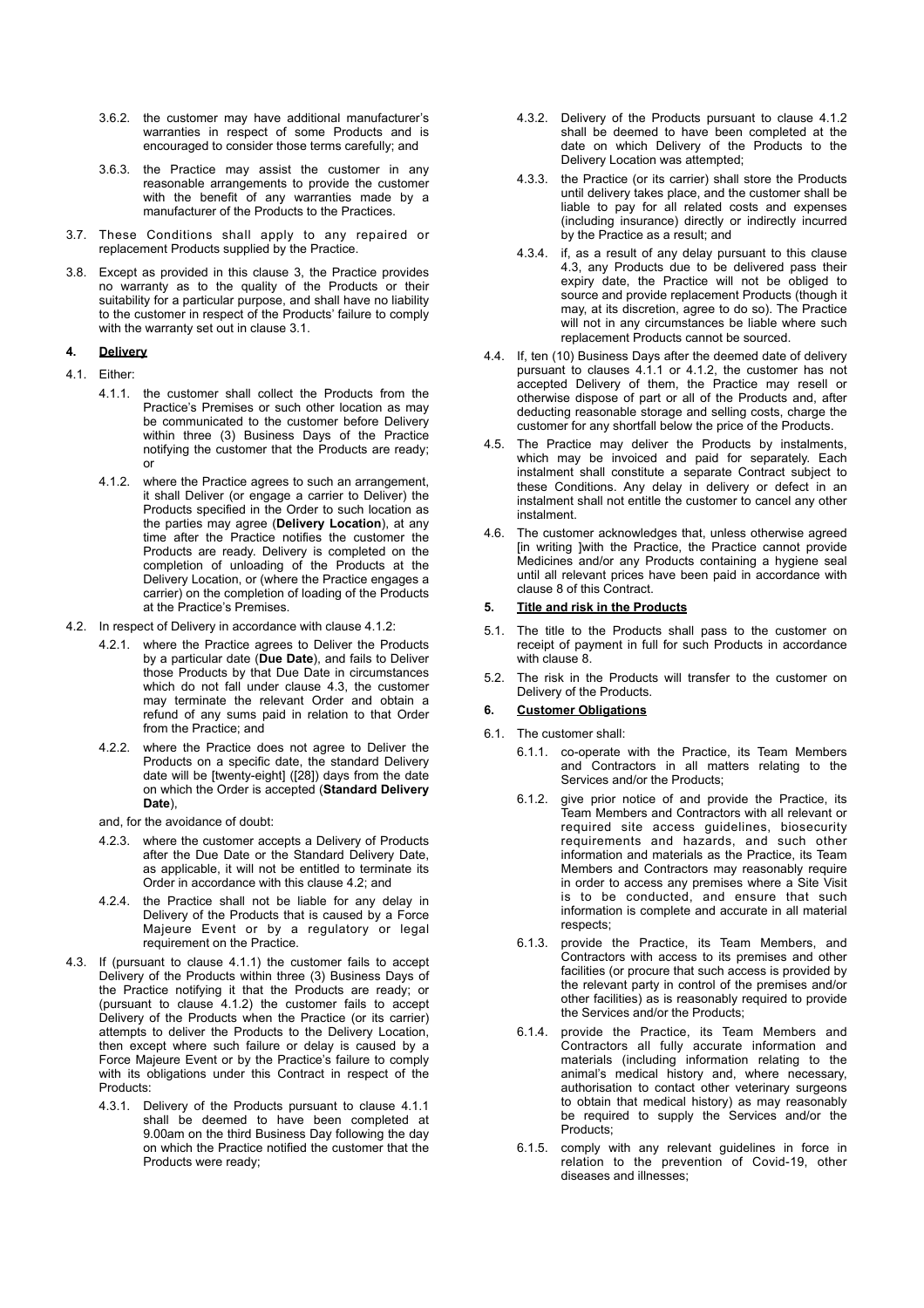- 6.1.6. ensure its premises (or any relevant premises) are prepared in such a manner that the Practice, its Team Members or Contractors can supply the Services and/or the Products; and
- 6.1.7. comply with all applicable laws, including health and safety laws.
- 6.2. If the Practice's performance of any of its obligations under the Contract is prevented or delayed by any act or omission by the customer or failure by the customer to perform any relevant obligation (**Default**):
	- 6.2.1. without limiting or affecting any other right or remedy available to it, the Practice shall have the right to:
		- (i) suspend performance of the Services until the customer remedies its Default; and
		- (ii) to rely on the customer's Default to relieve the Practice from the performance of any of its obligations in each case to the extent the customer's Default prevents or delays the Practice's performance of any of its obligations;
	- 6.2.2. the Practice shall not be liable for any costs or losses sustained or incurred by the customer arising directly or indirectly from the customer's failure or delay to perform any of its obligations as set out in this clause [6](#page-1-4); and
	- 6.2.3. the customer shall reimburse to the Practice relevant Visit Fee, Initial Consultation Fee and/or Out of Hours Initial Consultation Fee and, on written demand, for any other costs or losses sustained or incurred by the Practice arising directly or indirectly from the customer's Default.

# <span id="page-2-1"></span>**7. Prices**

7.1. All fees and other amounts payable, including any relevant Initial Consultation Fees, Visit Fees, Out of Hours Fees, applicable Surcharges and any fees for Products, including Medicines, are subject to VAT at the current rate and may vary depending on: the Team Members/levels of expertise the Practice needs to provide; the time at which an Appointment or Site Visit takes place, whether Small Animals, Equine or Farm Animals are the patient, time spent on a case and according to the Medicines, consumables, materials and any other Products used; or under the terms set out in any Estimate. For the avoidance of doubt, VAT will be applied to all prices at the time payment is requested in accordance with clause [8.](#page-2-2)

### <span id="page-2-8"></span><span id="page-2-7"></span><span id="page-2-6"></span><span id="page-2-4"></span><span id="page-2-3"></span><span id="page-2-2"></span>**8. Payment Terms**

- 8.1. The Practice may accept payment from the customer by bank transfer, or, with its express agreement, by cash, credit card or debit card at the time the Service and/or the Products are provided.
- 8.2. In respect of payments by bank transfer, for:
	- 8.2.1. any Services provided pursuant to clause [2,](#page-0-8) the Practice will invoice the customer on or at any time after the Services are provided.
	- 8.2.2. any Products (which are not Medicines and/or Products containing a hygiene seal) provided pursuant to clause [3,](#page-0-7) the Practice will invoice the customer on or at any time after completion of Delivery; and
	- 8.2.3. any Medicines and/or Products containing a hygiene seal provided pursuant to clause [3](#page-0-7), the Practice will invoice the customer promptly following acceptance of the relevant Order (or as otherwise agreed pursuant to clause [4.6](#page-1-5)).
- 8.3. [Unless otherwise agreed by the Practice in writing,] the customer shall pay each invoice submitted by the Practice:
	- 8.3.1. within thirty (30) days of the date of the invoice; and

8.3.2. in full and by bank transfer in cleared funds to a bank account nominated in writing by the Practice,

and time for payment shall be of the essence of the Contract. All amounts payable by the customer under the Contract are exclusive of amounts in respect of VAT. Where any taxable supply for VAT purposes is made under the Contract by the Practice to the customer, the customer shall, on receipt of a valid VAT invoice from the Practice, pay to the Practice such additional amounts in respect of VAT as are chargeable on the supply of the Services and/or Products at the same time as payment is due for the supply of the Services and/or Products.

- <span id="page-2-5"></span>8.4. If the customer fails to make a payment due to the Practice under the Contract by the due date then, without limiting the Practice's remedies under clause [20](#page-4-0), the customer may, at the election of the Practice, be required to pay interest on the overdue sum from the due date until payment of the overdue sum, whether before or after judgment. Interest under this clause [8.4](#page-2-5) will accrue each day at up to four percent (4%) a year above the Bank of England's base rate from time to time, but at up to four percent  $(4%)$  a vear for any period when that base rate is below 0%.
- 8.5. All amounts due under the Contract will be paid in full without any set-off, counterclaim, deduction or withholding (other than any deduction or withholding of tax as required by law).

## **9. Inability to pay**

9.1. If, for any reason, the customer is unable to pay for any supply of Services and/or Products pursuant to the Contract, it should discuss the matter with a Team Member, as soon as possible and before any treatment or Services take place or before the Delivery of any Products.

#### <span id="page-2-0"></span>**10. Estimates of treatment costs**

<span id="page-2-9"></span>10.1. Where practicable, the Practice will provide the customer with a written estimate as to the probable costs of Services and/or Products required in order to pursue a course of treatment or surgical procedure ("**Estimate**"). All Estimates are only indicative and should not be regarded as a fixed price. Additional costs which cannot be predicted at the outset may occur as treatments progress. The Practice will make every reasonable effort to discuss any such additional costs wherever possible. Estimates are valid for twenty (20) Business Days.

## **11. Professional obligations**

11.1. The Practice confirms that it shall provide all Services and/ or Products under any Contract in compliance with applicable laws and any regulatory requirements on it as a provider of professional veterinary medical services.

## **12. Medicines**

- 12.1. A veterinary surgeon at the Practice may prescribe prescription only Medicines only for animals under their care. A prescription may not be appropriate if the customer's animal is an in-patient or immediate treatment is necessary. The customer will be informed, on request, of the price of any prescription for Medicine(s) that may be prescribed for its animal(s) and agrees to pay all such fees in accordance with clause [8.](#page-2-6) Clients are requested to give three (3) Business Days' notice for repeat prescriptions.
- 12.2. The Practice reserves the right, in its sole discretion, to refuse to provide prescription only medicines where the customer brings a prescription slip to it completed by a veterinary surgeon who is not a Team Member and the Practice unable to sufficiently verify the genuineness of that prescription slip.
- 12.3. The Practice cannot refund the cost of returned medicines. Unused Medicines should be returned to the Practice for safe disposal and the Practice will charge for such disposal Services in accordance with clause [2.2.3](#page-0-9).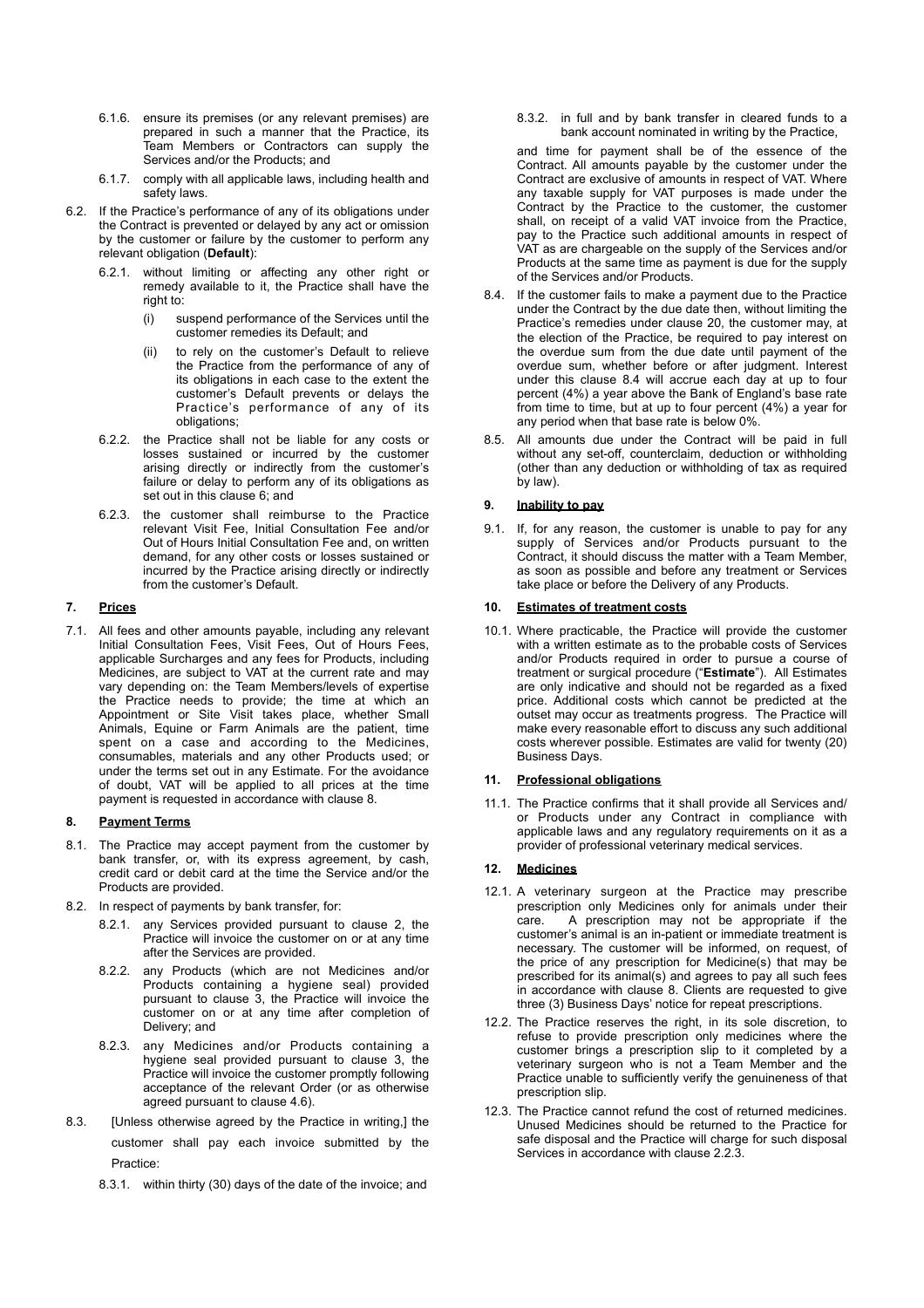#### <span id="page-3-0"></span>**13. Typical Consulting Hours, Emergencies and Out of Hours in-patient care**

- 13.1. The Practice may, subject to availability, provide Appointments and/or Site Visits during the Typical Consulting Hours.
- <span id="page-3-5"></span>13.2. If the customer requires veterinary assistance or guidance outside of the Typical Consulting Hours, it should call the Practice to be directed to the Practice's out of hours services (**Out of Hours Services**). Where any Out of Hours Services are provided by the Practice, the customer agrees to pay the relevant Out of Hours Fees, including any applicable Surcharge to the Practice (in accordance with clause [8\)](#page-2-7). Where out of hours services are provided by a third party, such services will be subject to separate terms between the customer and that third party provider.
- 13.3. If the Practice accepts an animal for hospitalisation at the Practice overnight or over the weekend, the frequency of checks will be determined by the veterinary surgeon and a Team Member who will then attend the animal as appropriate. For critically ill animals, continuous monitoring can be provided if deemed necessary. To the extent practicable, the Practice will provide the customer with an Estimate in respect of the fees for such inpatient care prior to that care commencing.

#### **14. Second opinions and referrals**

- 14.1. Where the Practice is asked to provide a second opinion, it will always ask for the details of the customer's current veterinary surgeon. The customer consents to their Communication Data being shared with current veterinary surgeon (pursuant to clause [18](#page-3-1)) to enable the Practice to request the animal's medical history.
- 14.2. The Practice may suggest referral to a specialist and/or outside consultants for a consultation, investigations or a procedure. If the customer agrees to proceed with the referral, it consents to the Practice sharing its Communication Data with the referral centre or consultant (pursuant to clause [18\)](#page-3-1) to enable the referral centre or consultant to contact the customer. The referral centre or consultant will then notify the Practice of the appointment date and the Practice will arrange for the medical records and any test result, radiographs or similar to be sent to that referral centre or consultant in advance of the appointment.

#### **15. Ownership of records**

- 15.1. The Practice may carry out investigations on the customer's animal. If it does so, it will own the resulting records at all times. The customer may view its animal's clinical notes on request, and the Practice will endeavour to provide the customer with access to those notes within a reasonable time following such a request, subject to any applicable charges under clause [2.2.1](#page-0-10) of these Conditions. Copies of the Practice's records may be passed on, by request, to another veterinary surgeon should the need arise.
- 15.2. The Practice may use the customer's animal's clinical information in an anonymised or pseudo-anonymised form, for activities including quality improvement, research and clinical audit. In this way, the Practice aims to continually improve the care and services it provides. The customer's animal's data will not be shared with third parties outside of the Practice's company group or any of its other veterinary practices.

#### **16. Complaints and standards**

16.1. The Practice hopes to ensure that the customer never has recourse to complain about the standards of service it receives. However, if the customer feels there is something it wishes to raise, it should contact a Team Member who will address the customer's concerns and may escalate the issue internally within the Practice as is appropriate. If the customer is not satisfied with the outcome of this process, it should direct its comments within twenty-eight (28) days in writing, to the address indicated on the Practice's Website. An acknowledgement will be sent by return and then a

period will elapse while the case is investigated, and reports collated from the Team Member involved. A reply in writing will follow, usually within twenty-eight (28) days although the period may be longer if the Practice's manager or the Team Member involved are temporarily unavailable or delayed.

16.2. The Practice will not tolerate any aggressive, or abusive behaviour to any Team Member, Contractors, , or any other client of the Practice, whether at the Premises, during a Site Visit, online or on social media, or otherwise, at any time. Any representative of the customer behaving in such a way will be asked to leave the Practice's Premises immediately and the customer may then be notified in writing that it must find alternative veterinary cover.

## <span id="page-3-2"></span>**17. Liability**

- 17.1. The Practice carries appropriate levels of professional indemnity insurance in respect of its supply of the Services and/or Products to the customer pursuant to this Contract.
- 17.2. The restrictions on liability in this clause [17](#page-3-2) apply to every liability arising under or in connection with the Contract including liability in contract, tort (including negligence), misrepresentation, restitution or otherwise.
- <span id="page-3-3"></span>17.3. Nothing in this Contract shall exclude or limit either party's liability for:
	- 17.3.1. death or personal injury caused to a human being;
	- 17.3.2. fraud or fraudulent misrepresentation; or
	- 17.3.3. breach of the terms implied by section 12 of the Sale of Goods Act 1979 or section 2 of the Supply of Goods and Services Act 1982 (title and quiet possession).
- <span id="page-3-4"></span>17.4. Subject to clause [17.3](#page-3-3), the types of loss listed in this clause [17.4](#page-3-4) are wholly excluded by the parties:
	- 17.4.1. loss of profits;
	- 17.4.2. loss of sales or business;
	- 17.4.3. loss of agreements or contracts;
	- 17.4.4. loss of anticipated savings;
	- 17.4.5. loss of use or corruption of software, data or information;
	- 17.4.6. loss of or damage to goodwill; and
	- 17.4.7. indirect or consequential loss.
- 17.5. The total liability of either party under or in connection with any Contract, howsoever arising, shall not exceed one hundred and twenty-five per cent (125%) of the total fees paid by the customer to the Practice in accordance with that Contract.
- 17.6. The terms implied by sections 13 to 15 of the Sale of Goods Act 1979 and sections 3, 4 and 5 of the Supply of Goods and Services Act 1982 are, to the fullest extent permitted by law, excluded from the Contract.
- 17.7. The customer acknowledges and agrees that it is responsible for any damage (including as a result of any breach by the customer of the Contract) caused to the Practice's vehicles, equipment or other property while its Team Members or Contractors are visiting the customer's premises (or other relevant premises) or which the customer causes while at the Practice's Premises.

#### <span id="page-3-1"></span>**18. Data protection**

- 18.1. Both parties will comply with all applicable requirements of the Data Protection Legislation. This clause [18](#page-3-1) is in addition to, and does not relieve, remove or replace, a party's obligations or rights under the Data Protection Legislation.
- 18.2. The parties consider that the only Personal Data that will be Processed under the Contract will be the contact name and related contact details including physical addresses, email addresses of employees and representatives of the customer and of the Practice ("**Communication Data**"). Each party shall for the purposes of the Data Protection Legislation be regarded as a Controller for that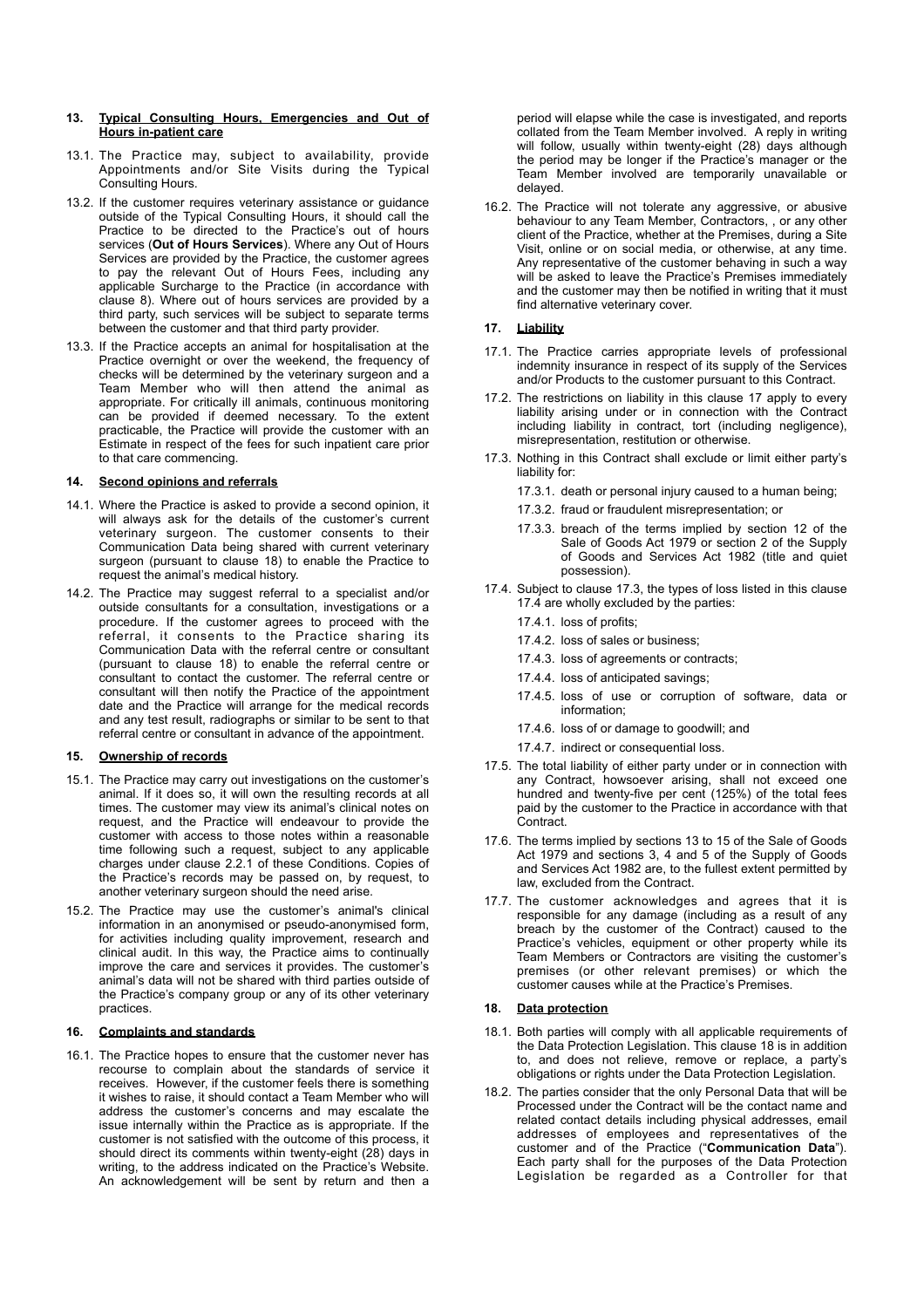Communication Data. The parties agree that the Processing of the Communication Data will be in accordance with Data Protection Legislation and then only for the purposes of performing the Contract.

18.3. If any other Personal Data is to be Processed by the parties under the Contract, then, the parties will agree and enter into a separate data processing agreement in respect of such Personal Data, in line with the Data Protection Legislation.

### **19. Intellectual property rights**

- 19.1. All Intellectual Property Rights in or arising out of or in connection with the Services and/or the Products (other than Intellectual Property Rights in any materials provided by the customer) shall be owned by the Practice (to the extent they are not already owned by a third party).
- 19.2. The customer grants to the Practice a fully paid-up, nonexclusive, royalty-free non-transferable licence to copy and modify any materials provided by the customer to the Practice for the term of the Contract for the purpose of providing the Services and/or the Products to the customer.

## <span id="page-4-0"></span>**20. Termination**

- 20.1. Without affecting any other right or remedy available to it, the Practice may terminate the Contract with immediate effect without cause or liability to the customer.
- 20.2. The customer may terminate the Contract by giving twentyeight (28) days' written notice to the Practice.

#### **21. Consequences of termination**

- <span id="page-4-3"></span><span id="page-4-2"></span><span id="page-4-1"></span>21.1. On termination of the Contract:
	- 21.1.1. At the Practice's request, the customer shall immediately pay to the Practice all of the Practice's outstanding unpaid invoices and interest and, in respect of Services and Products supplied but for which no invoice has been submitted, the Practice shall submit an invoice, which shall be payable by the customer immediately on receipt;
	- 21.1.2. Subject to clause [21.1.1,](#page-4-1) the customer shall pay to the Practice all of the Practice's outstanding unpaid invoices and interest and, in respect of Services and Products supplied but for which no invoice has been submitted, the Practice shall submit an invoice, which shall be payable by the customer, in accordance with clause [8](#page-2-8).
	- 21.1.3. The customer shall:
		- (i) on receipt of a request pursuant to clause [21.1.1,](#page-4-2) immediately; or
		- otherwise, not later than the date on which they pay the relevant invoice pursuant to clause  $21.1.2$ ;

return all of the Products for which it has not fully paid. If the customer fails to do so, the Practice may enter the customer's premises and take possession of them. Until the relevant Products have been returned, the customer shall be solely responsible for their safe keeping and will not use them for any purpose not connected with the Contract.

- 21.2. Termination of the Contract shall not affect any rights, remedies, obligations and liabilities of the parties that have accrued up to the date of termination, including the right to claim damages in respect of any breach of the Contract which existed at or before the date of termination.
- 21.3. Any provision of the Contract that expressly or by implication is intended to have effect after termination shall continue in full force and effect.

## <span id="page-4-5"></span>**22. Force majeure**

22.1. Neither party shall be in breach of the Contract nor liable for delay in performing or failure to perform, any of its obligations under the Contract if such delay or failure result from events, circumstances or causes beyond its reasonable control, including (but not limited to) acts of God, flood, drought, earthquake or other natural disaster epidemics or pandemics, terrorist attack, civil war, civil commotion or riots, war, threat of or preparation for war, armed conflict, imposition of sanctions, embargo, or breaking off of diplomatic relations, nuclear, chemical or biological contamination or sonic boom, any law or any action taken by a government or public authority, including without limitation imposing an export or import restriction, quota or prohibition, or failing to grant a necessary licence or consent, collapse of buildings, fire, explosion or accident, any labour or trade dispute, strikes, industrial action or lockouts, non-performance by suppliers or subcontractors and/or interruption or failure of utility service (a **Force Majeure Event**).

## **23. General**

#### **23.1. Assignment and other dealings**

- 23.1.1. The Practice may at any time assign, mortgage, charge, subcontract, delegate, declare a trust over or deal in any other manner with any or all of its rights and obligations under the Contract.
- 23.1.2. The customer shall not assign, transfer, mortgage, charge, subcontract, delegate, declare a trust over or deal in any other manner with any of its rights and obligations under the Contract without the prior written consent of the Practice.

## **23.2. Notices**

- 23.2.1. Any notice or other communication given to a party under or in connection with the Contract shall be in writing and shall be:
	- (i) delivered by hand or by pre-paid first-class post or other next working day delivery service, or otherwise by non-next working day delivery service:
		- (A) for the customer, at its registered office (if a company) or its principal place of business (in any other case); and
		- (B) for the Practice, at the Practice's Premises; or
	- (ii) sent by email to the address specified:
		- (A) for the customer, when it places the Order (or such email address as the customer may later specify in writing); and
		- (B) for the Practice, as the Practice's Email.
- 23.2.2. Any notice or communication shall be deemed to have been received:
	- (i) if delivered by hand, on signature of a delivery receipt or at the time the notice is left at the proper address; and
	- (ii) if sent by pre-paid first-class post or other next working day delivery service, at 9.00 am on the second Business Day after posting or at the time recorded by the delivery service; and
	- (iii) if sent by non-next working day delivery service, at 9.00 am on the fifth Business Day after posting or at the time recorded by the delivery service; and
	- (iv) if sent by email, at the time of transmission, or, if this time falls outside Typical Consulting Hours in the place of receipt, when Typical Consulting Hours resume.
- <span id="page-4-4"></span>23.2.3. This clause [23.2.3](#page-4-4) does not apply to the service of any proceedings or other documents in any legal action or, where applicable, any arbitration or other method of dispute resolution.

23.3. **Severance**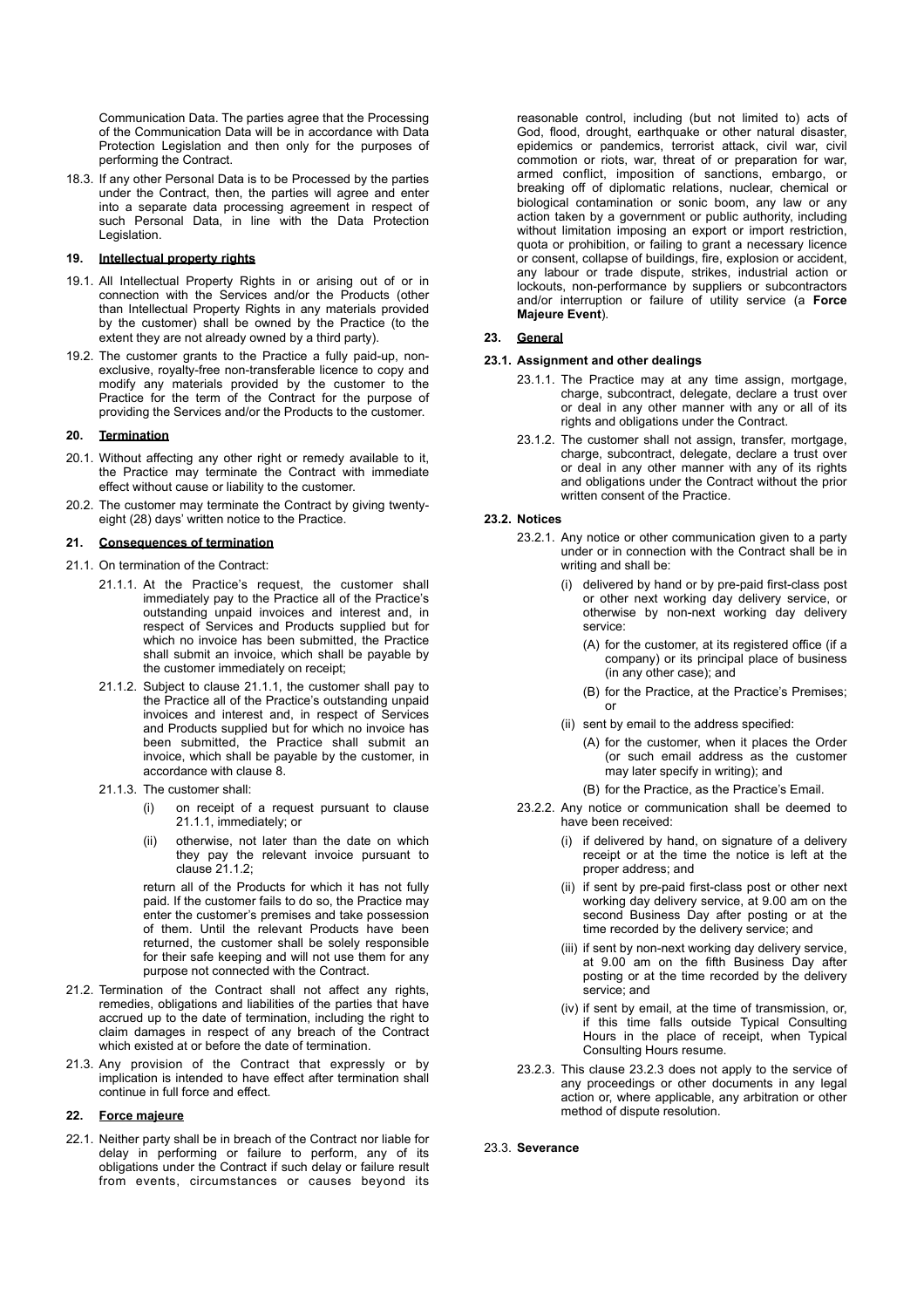If any provision or part-provision of the Contract is or becomes invalid, illegal or unenforceable, it shall be deemed modified to the minimum extent necessary to make it valid, legal and enforceable. If such modification is not possible, the relevant provision or part-provision shall be deemed deleted. Any modification to or deletion of a provision or part-provision under this clause [23.3](#page-5-0) shall not affect the validity and enforceability of the rest of the **Contract** 

### 23.4. **Waiver**

A waiver of any right or remedy under the Contract or by law is only effective if given in writing and shall not be deemed a waiver of any subsequent right or remedy. A failure or delay by a party to exercise any right or remedy provided under the Contract or by law shall not constitute a waiver of that or any other right or remedy, nor shall it prevent or restrict any further exercise of that or any other right or remedy. No single or partial exercise of any right or remedy provided under the Contract or by law shall prevent or restrict the further exercise of that or any other right or remedy.

#### 23.5. **No partnership or agency**

Nothing in the Contract is intended to, or shall be deemed to, establish any partnership or joint venture between the parties, constitute either party the agent of the other, or authorise either party to make or enter into any commitments for or on behalf of the other party.

#### **23.6. Entire agreement**

- 23.6.1. The Contract constitutes the entire agreement between the parties and supersedes and extinguishes all previous agreements, promises, assurances, warranties, representations and understandings between them, whether written or oral, relating to its subject matter.
- 23.6.2. Each party acknowledges that in entering into the Contract it does not rely on, and shall have no remedies in respect of any statement, representation, assurance or warranty (whether made innocently or negligently) that is not set out in the Contract. Each party agrees that it shall have no claim for innocent or negligent misrepresentation or negligent misrepresentation based on any statement in the Contract.
- 23.6.3. Nothing in this clause shall limit or exclude any liability for fraud.

## **23.7. Third party rights**

- 23.7.1. These Conditions do not and no Contract agreed hereunder shall give rise to any rights of third parties under the Contracts (Rights of Third Parties) Act 1999.
- 23.7.2. The rights of the parties to rescind or vary these Conditions are not subject to the consent of any other person.

# 23.8. **Variation**

Except as set out in these Conditions, no variation of the Contract shall be effective unless it is agreed in writing and signed by the parties (or their authorised representatives). The Practice reserves the right to change these Conditions at any time. A new version of the Conditions will be posted on the Practice's Website and will take effect immediately upon posting. If the customer places an Order after the new Conditions come into effect, the customer will be deemed to have indicated its agreement to be bound by those new Conditions under any new Contract.

## 23.9. **Governing law**

The Contract and any dispute or claim (including noncontractual disputes or claims) arising out of or in connection with it or its subject matter or formation shall be governed by and construed in accordance with the law of England and Wales.

#### <span id="page-5-0"></span>23.10.**Jurisdiction**

Each party irrevocably agrees that the courts of England and Wales shall have exclusive jurisdiction to settle any dispute or claim (including non-contractual disputes or claims) arising out of or in connection with the Contract or its subject matter or formation.

**Schedule 1 – Interpretation Interpretation**